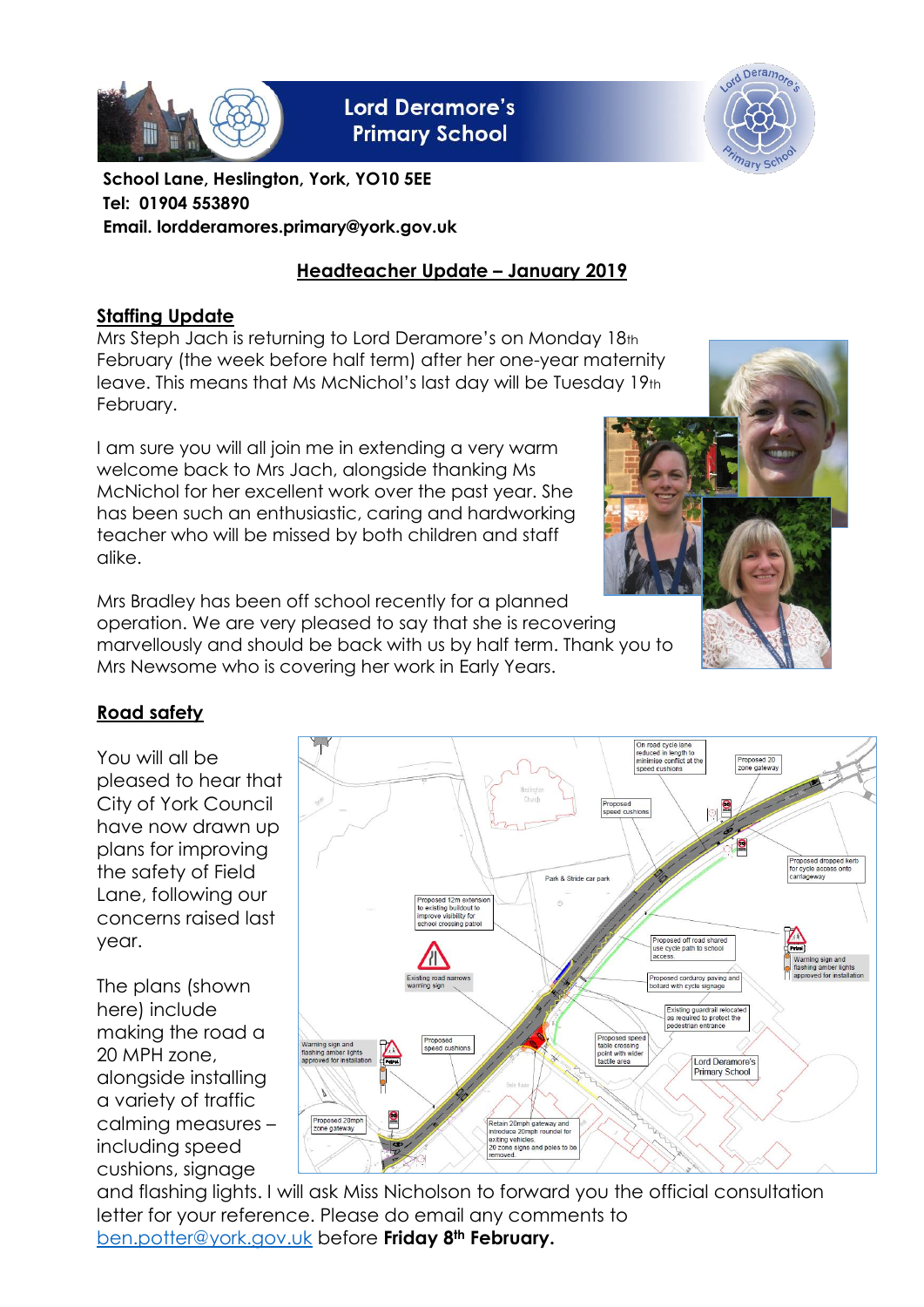

### **Parking**

Last week, I spotted some traffic enforcement officers patrolling the area during school drop-off and pick-up times. Please do ensure that you drive and park safely at all times.

## **School Improvement Priorities – 2018/19**

Over the past term, staff and governors have reflected on our school's strengths and areas for further development so that we can live out our vision of '*striving to be the best we can be'*. We have three core areas that we are working very closely on this year.



Priority 1: Improve pupil outcomes in mathematics by developing children's reasoning, arithmetic and mental multiplication skills.



Priority 2: Ensure robust teaching and assessment of science across the school, improving pupil outcomes and raising the subject's profile.



Priority 3: Develop our **outdoor learning environments** so that our new school becomes a wonderful place for children to play, learn and grow.

### **Scooter Park**

Many of our children come to school on a scooter. Because of this, we would like to purchase and install a new scooter park so that these children can safely store them during the school day. Unfortunately, government grants for initiatives such as these have ceased. In order to help us get one installed at Lord Deramore's, please contribute to our online project fund if you are able to:



# **<https://rocket.fund/projects/11963/>**

As the famous supermarket says, *Every Little Helps*

### **Portacabin update**

Improvement works will be taking place on the portacabin roof over the next few weeks. Scaffolding is being erected on Friday 25<sup>th</sup> January and access to the staff car park will be limited so some staff will be parking in the school drive. Once the work has been completed, Kids Kabin and Heslington pre-school will be able to move back into their accommodation. Many thanks to City of York Council for supporting this work and to Heslington Church for housing our local pre-school.